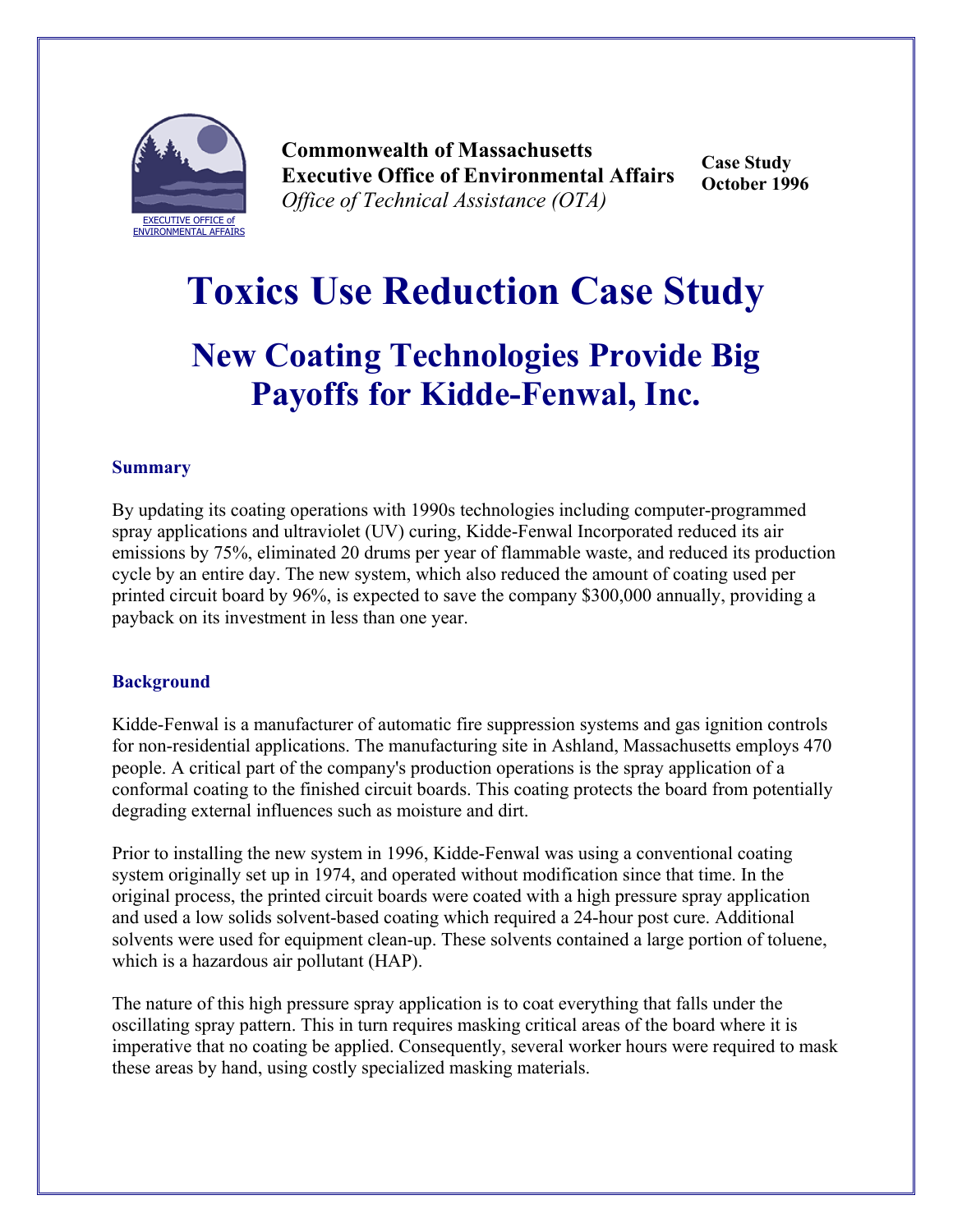In 1995, the process had actual emissions of 14 tons of volatile organic compounds (VOC), of which 60% was toluene. Because the potential for emission for toluene was greater than 10 tons, Kidde-Fenwal was classified as a major air emissions source and required to file for an air operating permit. Air operating permits are accompanied by triennial permit fees which are substantial. In addition, formulation restrictions may be required which limits the type of coating that can be used.

### **Toxics Use Reduction Planning**

In late 1994, Kidde-Fenwal sought assistance from the Massachusetts Office of Technical Assistance (OTA) as it looked for ways to make its coating operations more efficient and reduce emissions. After walking through the original coating process, OTA technical staff made suggestions including use of a computer programmed spray applicator that would provide precise control over the spray pattern and eliminate the need for masking. OTA also suggested that the company investigate the possibility of using UV-curable coatings. Both of these ideas offered the possibility of significant reductions in HAP and VOC emissions and the conservation of labor and materials.

After reviewing OTA's suggestions, Kidde-Fenwal decided to launch a formal engineering study of acquiring a comprehensive new application system which incorporated a solventless, UV-curable coating coupled with a programmable low pressure spray application process.

#### **Toxics Use Reduction Modifications**

Nordson Company of Amherst, Ohio was selected to design and build an application system. Meanwhile, the Kidde-Fenwal engineering staff surveyed more than 15 different coatings and selected a UV-curable polyurethane. The Nordson equipment was subsequently ordered. It was delivered in 13 weeks, took 40 worker hours to install, and required 48 worker hours for production startup.

After the startup period, the coating application system was producing coated boards at the expected rate with better than expected quality. The new system uses 4 gallons of polyurethane polymer to coat 10,000 boards whereas the old system used 125 gallons of epoxy solution polymer to coat an equal number of boards. Further, the epoxy coating required a 24 hour post cure in an oven before the boards could be quality control tested. The UV/urethane coated boards can be tested immediately after exiting the UV light chamber. One whole day has been taken out of the production cycle by elimination of the bake period, and standing inventory and work in progress is expected to be reduced by \$50,000 per year.

#### **Results**

*Reductions Achieved:* Kidde-Fenwal anticipates other benefits as well. Because 75% of the actual emissions have been eliminated, the site will be reclassified as a minor air source,